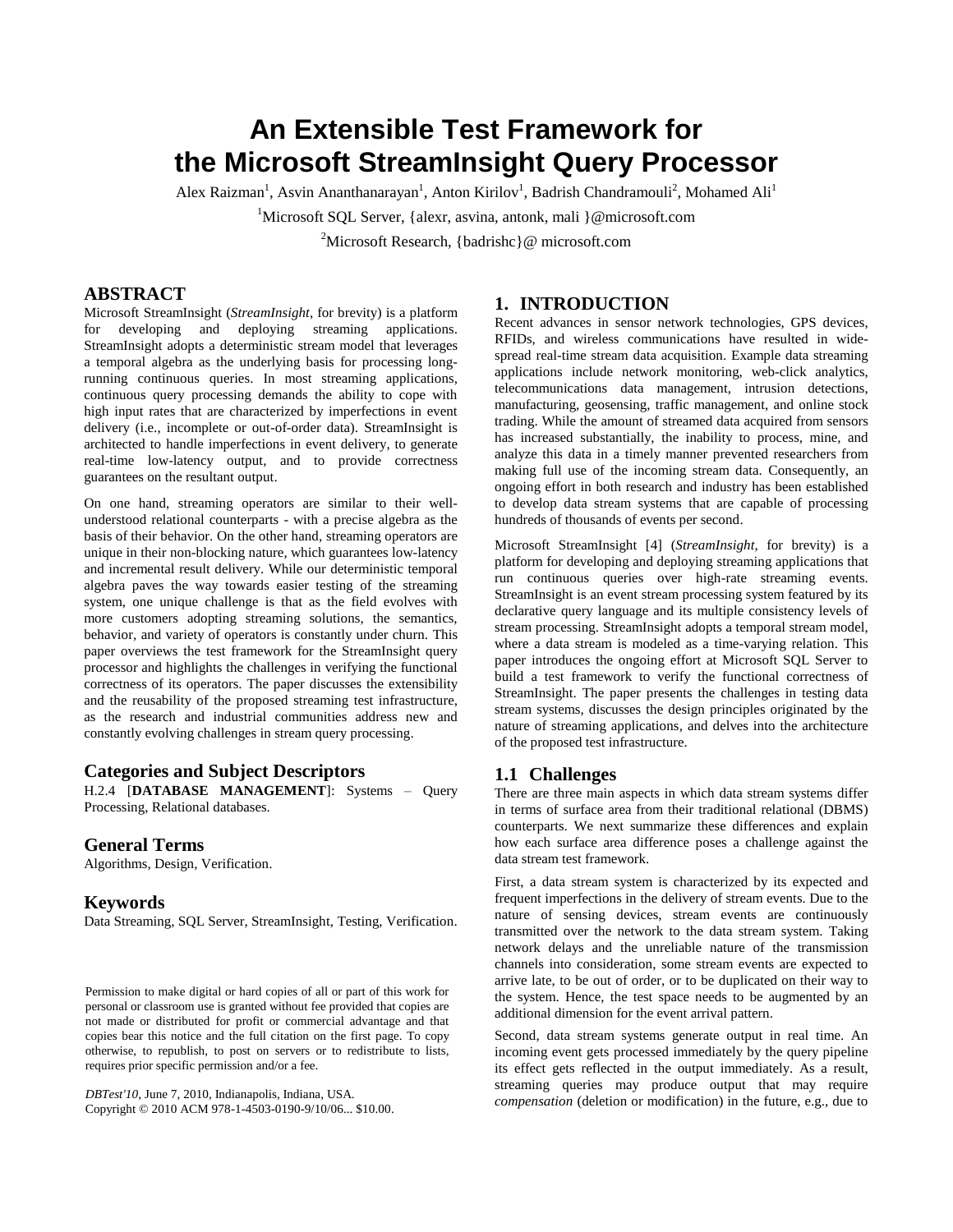out-of-order events in the stream, errors that are subsequently corrected at the source, or upstream operators that modify their output. We refer to the generation of output that may require subsequent correction as *speculation*. As a consequence, the test framework needs mechanisms to verify the functional correctness of operators in the presence of speculative input and output.

Third, the data streaming domain is a new area compared to traditional databases that have matured over decades. While some efforts have been made recently [8, 9], there are as yet no standards or semantics that have gained consensus across the community. As a result, the streaming test infrastructure has to be extensible and well-prepared for the new challenges in this area. As a concrete example, test scenarios need to be declaratively described by their intent, with functional descriptions of scenarios and dependencies on query languages kept to a minimum.

## **1.2 Design Principles**

The proposed test framework has been architected with several design principles in mind. These design principles are crucial for traditional database testing. However, these principles are stretched along different dimensions as the focus is shifted from traditional database systems to data stream systems. We summarize the design principles as follows:

- **Declarative scenario description and language independence.** Given the lack of standardization in the relatively new streaming domain, test scenarios are expressed in a declarative language with the possibility of mapping the declared intent across multiple languages.
- **Composability.** Streaming operators are characterized by the stream-in/stream-out feature, i.e., the output of an operator is a stream that is of similar nature to the input stream. Hence, single-operator tests are composed to form composed test scenarios. More interestingly, composed test scenarios are grouped iteratively to form complex testing scenarios.
- **Leveraging existing test infrastructures.** Data stream systems share the relational basis with traditional database systems. A test framework for data stream systems is expected to reuse the enormous effort that has been conducted in database testing and augment it with the proper components for stream-oriented workloads.
- **Extensibility and reusability.** This principle addresses how the test infrastructure scales as new challenges are being addressed by the research community and as more customers adopt the data streaming technologies.

The remainder of this paper is organized as follows. Section 2 introduces some basic concepts in the StreamInsight query processor. Section 3 presents the overall architecture of the test framework. Declarative intent-based generation of test scenarios is described in Section 4 while the stream event generator is described in Section 5. Result verification is described in Section 6. Section 7 discusses the extensibility and reusability of the test framework. Section 8 concludes the paper.

#### **2. Background**

A streaming system [4, 6, 7, 10] allows applications to execute long-running *continuous queries* (*CQs*) that monitor and process data streams. While the core concepts are generalizable to any

streaming system, this paper focuses on *Microsoft StreamInsight*, which is based on the CEDR [2, 3] research project.

# **2.1 Logical and Physical Streams and Events**

A physical stream is a sequence  $\{e_1, e_2, \ldots\}$  of *events*. An event  $e_i = \langle p, c \rangle$  is a notification from the outside world that contains: (1) a payload  $p = \langle p_1, ..., p_k \rangle$ , and (2) a control parameter *c* that provides event metadata. While the exact set of control parameters associated with events varies across systems [2, 11, 12], two common notions are: (1) an event generation time, and (2) a duration, which indicates the period of time over which an event can influence output. We capture these by defining  $c = \langle LE, RE \rangle$ , where the interval [LE, RE) specifies the period (or lifetime) over which the event contributes to output. The *left endpoint* (LE) of this interval, also called *start time*, is the application time of event generation, also called the event timestamp. Assuming the event lasts for *x* time units, the *right endpoint* of an event, also called *end time*, is simply  $RE = LE + x$ .

**Compensations** StreamInsight allows users to issue compensations (or corrections) for earlier reported events, by the notion of *retractions* [2, 13, 14], which indicates a modification of the lifetime of an earlier event. This is supported by an optional third control parameter REnew, that indicates the new right endpoint of the corresponding event. Event deletion (called a full retraction) is expressed by setting  $RE_{new} = LE$  (i.e., zero lifetime).

**Canonical History Table (CHT)** This is the logical representation of a stream. Each entry in a CHT consists of a lifetime (LE and RE) and the payload. All times are application times, as opposed to system times. Thus, StreamInsight models a data stream as a time-varying relation, motivated by early work on temporal databases by Snodgrass et al. [17]. Table 1 shows an example CHT. This CHT can be derived from the actual physical events (either new inserts or retractions) with control parameter *c*  $=$  <LE, RE, RE<sub>new</sub>>. For example, Table 2 shows one possible physical stream with an associated logical CHT shown in Table 1. Note that a retraction event includes the new right endpoint of the modified event. The CHT (Table 1) is derived by matching each retraction in the physical stream (Table 2) with its corresponding insertion (i.e., matching by event ID) and adjusting the RE point of the event accordingly.

**Table 1 – Example of a CHT**

| ID | LE | <b>RE</b> | Payload |
|----|----|-----------|---------|
| E0 |    |           | D.      |
| Е. |    |           |         |

**Table 2 – Example of a physical stream**

| ID             | Type       | LE | <b>RE</b> | RE <sub>new</sub> | Payload |
|----------------|------------|----|-----------|-------------------|---------|
| E <sub>0</sub> | Insertion  |    | $\infty$  |                   | P1      |
| E <sub>0</sub> | Retraction |    | ∞         | 10                | P1      |
| E <sub>0</sub> | Retraction |    | 10        |                   | P1      |
| E1             | Insertion  |    |           |                   | P٦      |

# **2.2 Event Classes**

Users can use lifetimes to model different application scenarios. For instantaneous events with no lifetime, RE is set to LE+*h* where *h* is a chronon, the smallest possible time-unit. We refer to such events as *point events*. On the other hand, there may be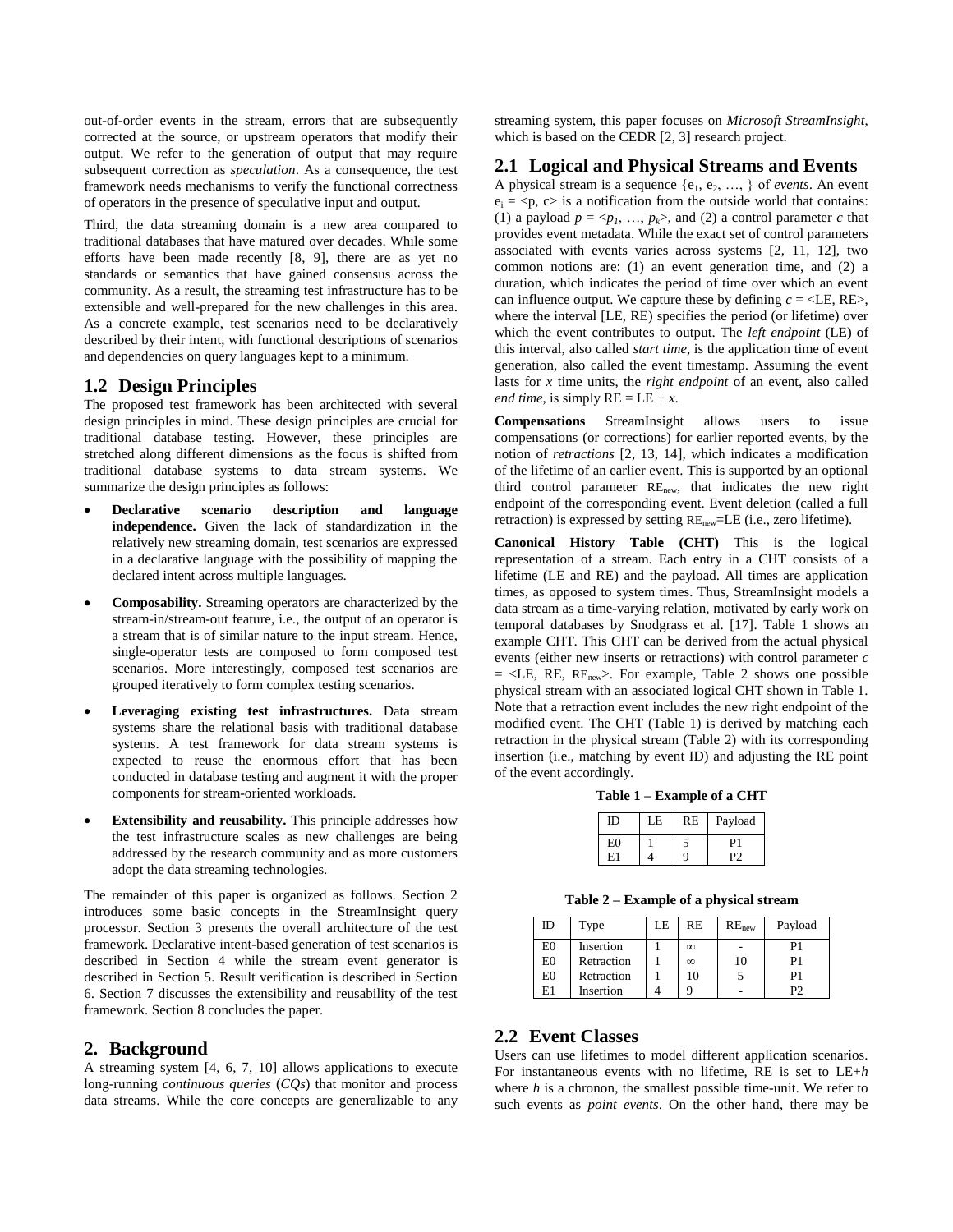events that model an underlying continuous signal being sampled at intervals. In this case, each event samples a particular value, and has a lifetime until the beginning of the next event sample. We refer to such events as *edge events*. The most general form of events have arbitrary endpoints depending on when the modeled event came into and went out of existence – these events are referred to as *interval events*.

## **2.3 Detecting Progress of Time**

We need a way to ensure that an event is not arbitrarily out-oforder, which is realized using time-based punctuations [2, 15, 16]. A time-based punctuation is a special event that is used to indicate time progress. These punctuations are called *Current Time Increments* (or *CTIs*) in StreamInsight. A CTI is associated with a timestamp *t* and indicates that there will be no future event in the stream that modifies any part of the time axis that is earlier than *t*. Note that we could still see retractions for events with LE less than t, as long as both RE and REnew are greater than or equal to *t*.

# **2.4 Streaming Queries and Operators**

A streaming *continuous query* (*CQ*) consists of a tree of operators, each of which performs some transformation on its input streams and produces an output stream. Queries are expressed in a highlevel language such as StreamSQL or, in case of StreamInsight, using LINQ. LINQ queries are converted into an equivalent XML representation of the stream query plan, and users can also directly submit queries in XML format. StreamInsight operators are well-behaved and have clear semantics in terms of their effect on the CHT. This makes the underlying temporal operator algebra deterministic, even when data arrives out-of-order.

Data enters the streaming system via *input adapters*, which convert external sources into events that can be processed by the streaming system. Output events exit the system via *output adapters*. There are two main classes of operators: *span-based* and *window-based*.

**Span-based operators** A span-based operator accepts events from an input, performs some computation for each event, and produces output for that event with the same or possibly altered output event lifetime. Examples of single-input span-based operators include *filter* (to select events that match a specified condition) and *project* (to select certain input columns or expressions over columns from the input stream). A two-input span-based operator is *temporal join,* which correlates events across the two streams. The lifetime of the output event is equivalent to the entire "span" of the input event's lifetime for single-input operators, or the intersection of contributing event lifetimes in case of multi-input operators.

**Window-based operators** *Aggregation operators* such as Count, Top-K, Sum, etc. work by reporting a result (or set of results) for every unique *window*. The result is computed using all events that belong to that window. StreamInsight supports several types of windows: *snapshot* (equivalent to sliding), *hopping*, *tumbling*, and *count-based* windows.

**Other Operators** One stream can be output to multiple operators using an operator called *multicast,* while multiple streams are merged using a *union* operator. StreamInsight allows per-group computation using an operation called *Group&Apply*, where the same subplan (called the *apply branch)* to be applied in parallel for every *group* (defined by a grouping key) in a stream.

The results of all the groups are merged (using the union operator) as the final operator output. In addition, StreamInsight supports *user-defined operators* that users can use to express custom computations (span-based and window-based) on streaming data.

#### **3. Architecture of the Test Framework**

[Figure 1](#page-2-0) depicts the architecture of the proposed test framework. Test scenarios are represented by a declarative testing approach that describes the scenario intent for both queries and stream event data. As discussed in [1], declarative testing approaches focus on "*what*" to accomplish rather than on the imperative details of "*how*" to manipulate the state of the system. Testers describe their queries and the nature of the generated input data through an *intent tree*. An example intent tree would read "Execute an equi-join query over out-of-order stream events". (Formal examples are presented in Section 4.)



**Figure 1: System architecture.**

<span id="page-2-0"></span>The intent tree goes through an *Intent Transformer* to fill in the omitted elements that are required to execute the test. The outcome of the *Intent Transformer* is called a *concrete tree*. Concrete trees are still expressed in declarative form but, unlike intent tree, has no omitted elements left. An example concrete tree would read "Execute an equi-join query **between Stream<sup>1</sup> and Stream<sup>2</sup>** using an equality join expression **Stream<sup>1</sup> .Field<sup>a</sup> == Stream<sup>2</sup> .Field<sup>b</sup>** over **highly** out-of-order stream events". Note that the concrete tree has hints that control certain aspects or properties of the event data generator. These properties are used by the *Stream Event Generator* to generate stream events. The *Stream Event Generator* is described in sectio[n 5.](#page-3-0)

The concrete tree then is translated into one of the supported StreamInsight interface languages. Note that StreamInsight is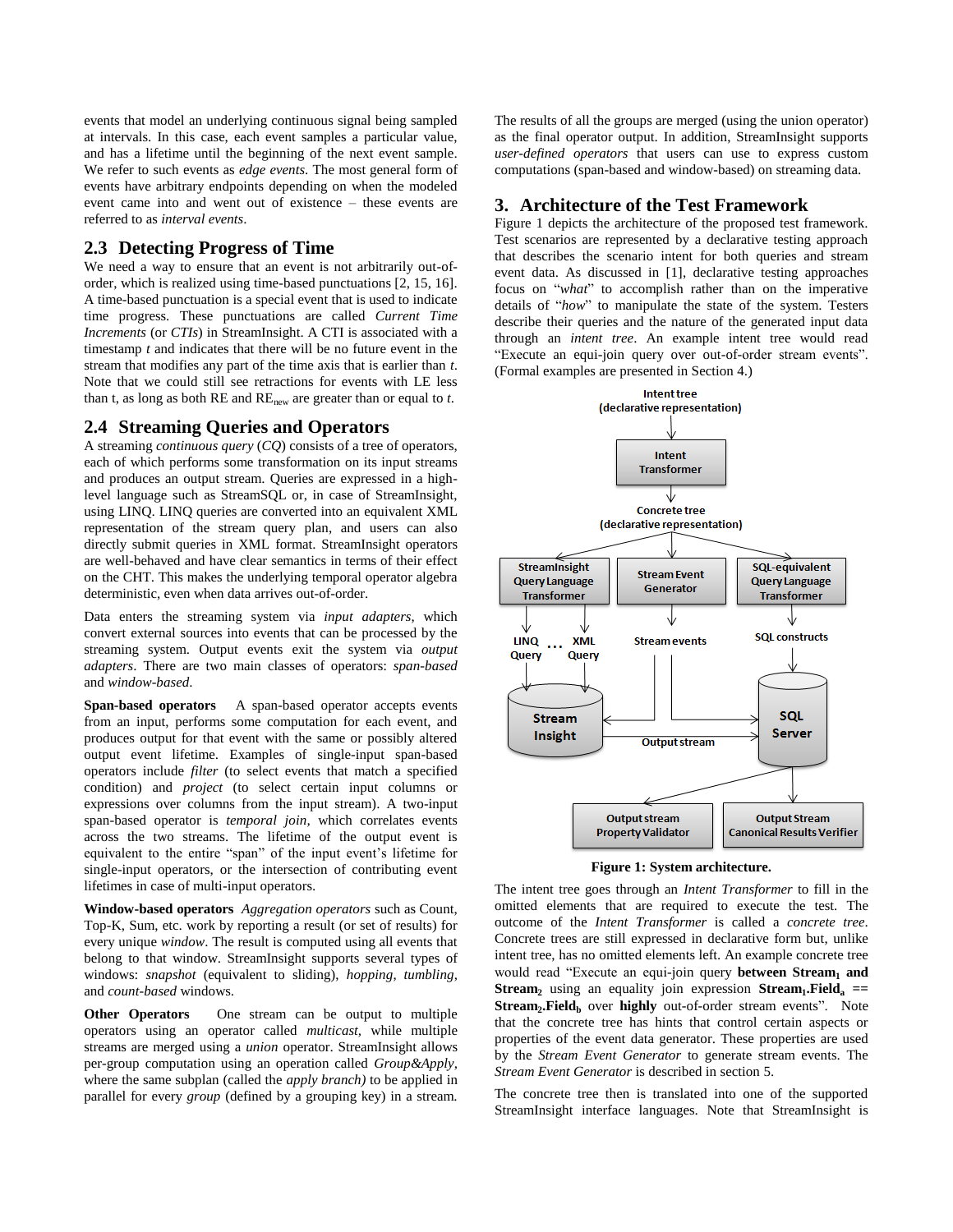designed to support multiple language interfaces. [Figure 1](#page-2-0) shows XML and LINQ as two example languages that are supported by the StreamInsight interface. The resultant query (either XML or LINQ) is shipped and executed within the StreamInsight engine.

Meanwhile, the stream event generator output is transformed into a time varying relation and is inserted into relational tables in an SQL Server database. Also, the concrete tree is transformed to an SQL-equivalent query using techniques described in recent work [18], and is shipped to SQL Server to be executed over the timevarying relation. The output stream from StreamInsight is finally shipped to SQL Server for verification purposes. The *Canonical Results Verifier* checks that the StreamInsight output is equivalent to the SQL Server output from a canonical perspective, and the *Property Validator* performs additional checks. Result verification is covered in the technical report [18], while its application in the test framework is briefly summarized in Section 6.

#### **4. Intent-based Testing**

In this section, we present an example test scenario that is expressed in a declarative format and how it gets transformed from an intent tree to a concrete tree. To construct the intent tree, we write a test scenario using a C# code snippet. An equijoin scenario is expressed as follows:



#### **Figure 2: An example intent tree.**

<span id="page-3-1"></span>The test framework transforms the test scenario (expressed in C#) into an intent tree (see **[Figure 2](#page-3-1)**). An intent tree represents a wide test space constrained by the intent definition. Concrete trees are specific test instances or points that fall in the test space that is defined by the intent tree. [Figure 3](#page-3-2) depicts two examples of possible concrete trees for the intent tree depicted in **[Figure 2](#page-3-1)**. These concrete trees are obtained by filling in the omitted elements in the intent tree. For example, the "left", "right", "leftExpression", and "rightExpression" in **[Figure 2](#page-3-1)** are examples of such omitted elements. These elements are replaced by the actual input streams and expressions to yield a concrete tree. Numerous concrete trees are constructed from the same intent tree by intelligently sampling the test space constrained by the intent tree. The test scenario now consists of all the concrete trees.

The intent tree also describes the expected nature of the input stream events declaratively, e.g., out-of-orderness, event durations, event overlap, etc. The *Intent Transformer* formalizes the declarative description of the intent input data into concrete parameters, decorates the concrete trees with these parameters and passes these values to the *Stream Event Generator*.

## <span id="page-3-0"></span>**5. Stream Event Generation**

Traditional data generators for testing relational database systems focus primarily on data distributions to generate payload values. As described in Section 2, data generators for data stream systems need to be augmented (1) by temporal attributes that represent the event's endpoints (i.e., LE and RE) and (2) by an event type (i.e., insertions and retractions) that is crucial to represent the

imperfections in event delivery. In the remainder of this section, we describe the generation of the event's temporal attributes and the generation of the event type. For payload generation, we simply leverage the available payload generators in the current SQL Server test infrastructure.

#### **5.1 Temporal Aspect Generation**

Event generation in the proposed test framework follows the declarative concepts outlined in the Section 3. Testers specify their intent to the generator by declaratively expressing various properties for the temporal aspects. The event generator examines these properties and transforms them into a sequence of timestamp pairs. Each timestamp pair represents the endpoints (LE and RE) of the event. We support the following aspects in our generator.



#### **Figure 3: Concrete tree examples.**

<span id="page-3-2"></span>**Event duration –** StreamInsight events are point, interval or edge events. We need to test the entire space that ranges from very short lived events (e.g., point events) to events that span the entire temporal space (LE = - $\infty$  and RE =  $\infty$ ). Testers express their intent by specifying the maximum life time of an event which is described in terms of Point, Short, Long, Infinite. Event generator then translates this property into a timestamp that is used to generate the end time of the event.

**Event overlap** – Overlap between events is another important test dimension. This controls behavior of operators such as Join as well as window based operators. Testers describe their intent by specifying a subset of overlap space. The overlap space currently include: High, Medium and Low.

**Controlling liveliness** – Liveliness of a query in StreamInsight is governed by CTI events. As described in Section 2, a CTI event guarantees that no events will arrive earlier than the CTI's timestamp. Hence, CTIs advance the time forward and places stability guarantees on the input streams. Testers describe their intent by providing a property that specifies how eager the event generator should be in generating CTIs.

**User defined temporal patterns –** For the sake of extensibility, the event generator exposes an interface that enables testers to explicitly control the shapes and patterns of the interval events that are generated. The details are omitted due to lack of space.

**Simulation of typical and boundary cases** - The event generator produces events to test a wide range of temporal cases that include: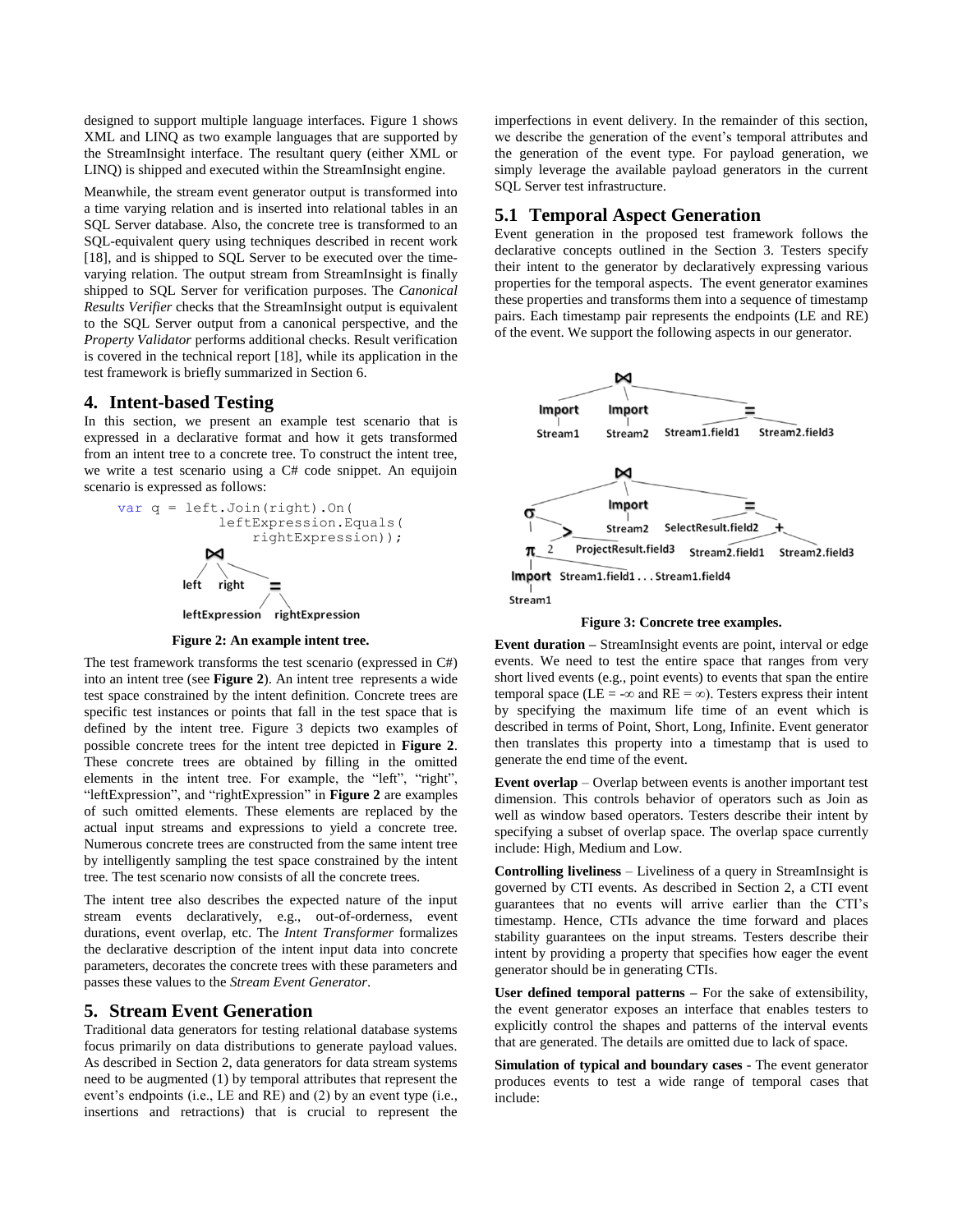- *Non overlapping events*, where none of the events overlap with each other. This is a typical case for low-rate sensors that intermittently produce events.
- *Highly-overlapping events*, where the event endpoints can be as close to each other as one tick, e.g.  $e_i$ .  $LE = e_j$ .  $RE \pm 1$ . This is a typical case for high-rate sensors or large sensor networks that generate a dense sample set of the surrounding environment.
- *Back-to-back events*, where the event endpoints (LE/RE) are aligned to the same point in time, e.g.,  $e_i$ .LE =  $e_j$ .RE. This is a typical case for fixed-rate sensors that reads a sample every *t* time unites (e.g., one sample per minute).
- *Duplicate events*, where multiple sensors or RFID readers acquire readings for the same event or RFID tag. Duplicate events are also common in unreliable networks due to repeated transmission in response to lost acknowledgements.

## **5.2 Imperfections in Event Delivery**

The tester's intent that describes imperfections in event delivery is represented by two facets:

**Out-of-orderness** – The proposed test framework supports the following values for the out-of-orderness facet: In-order, Slightly-out-of-order, Out-of-order and Higly-out-of-order. The stream event generator uses specified property value to control the degree of out of orderness. Although a finer and a more granular specification of the property value is possible, the proposed four values seems good enough in practice to cover the test space.





**Speculation -** As described in section 2, speculation causes a previous event to be retracted. In order to test that individual operators behave correctly with retraction events, we use an innovative approach to generate retractions. We create a query fragment, called MakeSpeculative, which uses existing streaming operators. MakeSpeculative uses TopK and Group and Apply operators (refer to Section 2 for background on Group and Apply) in a combination with out of order events to generate speculative output. The group and apply operator gives us events that overlap with each other. The Top K operator generates "speculated output" based on the set of events it received and, then, retracts the speculated output and generates compensation output as late and out-of-order events are received. The result of this fragment is a rich event stream that contains insertion and retraction events with high degree of overlap. This approach has the advantage that the test framework makes use of the stream-in stream-out feature of streaming operator and avoids the need of writing specialized modules. Testers leverage this construct in their tests by specifying their intent as "testing with speculative input", which is data property to begin with. The event generator applies a transform on the concrete tree and introduces the MakeSpeculative query construct above the import operator. Figure 4 is an example query where the tester's intent is to

validate the SUM aggregate. The test framework transforms the concrete tree as shown.

This demonstrates an interesting paradigm of "influencing data by manipulating the query shape" using a declarative approach. We also use this paradigm to generate duplicate events. By applying a multicast-union query fragment above the MakeSpeculative fragment we can generate duplicate retraction events.

# **6. Canonical Result Verification**

# **6.1 Query Translation**

We test the functional correctness of the StreamInsight engine by first executing the generated streaming query over the generated event stream. In order to verify the result of the streaming query, technical report [\[18\]](#page-5-0) leverages the CEDR temporal algebra and operator semantics that StreamInsight is based on. Briefly, the well-defined operator semantics and our use of application time instead of system time enable us to translate any StreamInsight query into a sequence of SQL queries with the following property:

*Given a streaming query operating on a physical stream S1 and producing physical stream S2 as result, the corresponding sequence of SQL queries applied to CHT(S1) produces table CHT(S2).*

Here, *CHT(S)* refers to the canonical history table (see Section 2) corresponding to the event stream *S*. Note that any physical stream can be converted into its canonical form by removing all CTIs and applying retractions to the corresponding insert events. It has been shown [18] that any streaming query can be converted into an equivalent sequence of SQL queries.

# **6.2 Expression Translation**

This step translates all *expressions* (if any) that are part of the streaming query. For example, in case of the join operator, the join predicate expression and the project expressions are translated. The test framework could have attempted to translate every streaming expression into a corresponding SQL expression using the SQL expression services and type system. However, this would create a disparity because StreamInsight is based on the *CLR* (Common Language Runtime) type system whereas SQL defines its own type system. Additionally, certain types like System.TimeSpan are not available in SQL Server.

Instead, we leverage SQL CLR for this purpose. Every primitive StreamInsight type is wrapped into a SQL CLR User Defined Type (UDT) and provisioned in SQL Server. A Data property on the UDT returns the actual C# primitive type. Any expression in StreamInsight can be represented as a C# expression because it uses CLR as the basis of its expression services. The abstract expression tree from the declarative component is transformed into a C# expression. This C# expression is wrapped into a SQL CLR User Defined function and provisioned in SQL Server. The payload fields in the expression become input parameters to the SQL CLR user defined function and the return type of the UDF is the C# return type of the expression. The SQL CLR UDF is then used in its parent operator in the appropriate context. For example, if it is a join operator, the UDF is the join predicate and if it is a select operator, the UDF is the filter predicate.

This technique of using SQL CLR UDFs allows the test framework to avoid issues involved with translating arbitrary C# expressions into SQL expressions using the SQL type system.